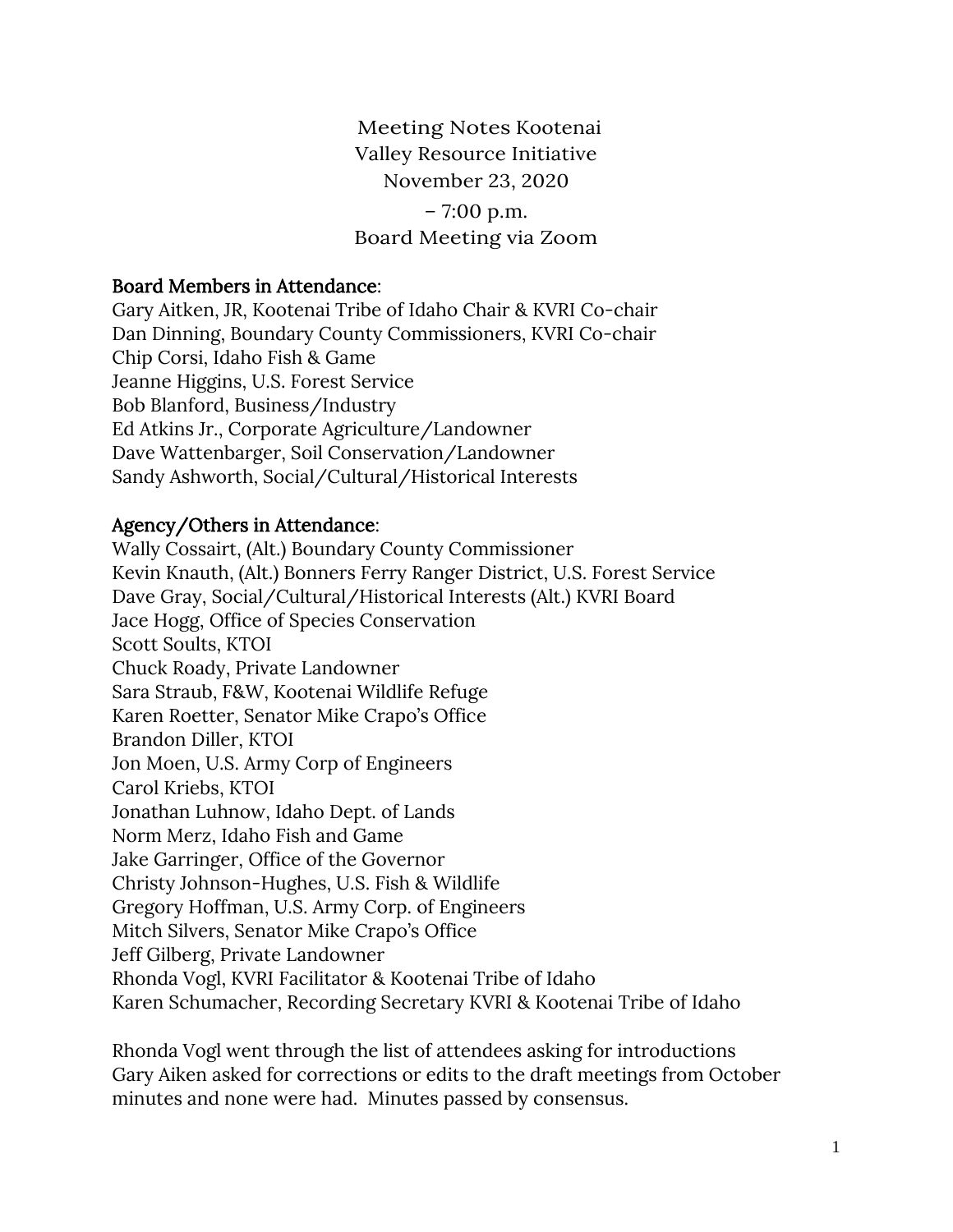Karen Schumacher shared an overview of the new KVRI website. She reviewed the navigation of the website as well as some of the aspects that would be helpful to the community and KVRI board members.

- o Photo Albums
	- Field trips
	- **Retirements**
	- $$
- o Archived Elements
	- Meeting Documents
	- Meeting Presentations
- o Calendar of Events
	- KVRI and Subcommittee

The website can be accessed at: [www.kvricollaborative.com](http://www.kvricollaborative.com/)

Jon Moen - US Corp of Army Engineers shared a presentation of the Libby dam operations from 2020 and some of the calculation changes they are making for 2021 operations period. The presentation can be seen at

[https://www.kvricollaborative.com/kvri](blockedhttps://www.kvricollaborative.com/kvri) by scrolling down to the November 23<sup>rd</sup> meeting block.

Dan Dinning asked questions regarding how the WY2020 operation would have differed under the new WY2021 procedures. After consulting information, Jon followed up Dan's question by saying the new procedures, had they been applied in WY2020, would have resulted in a deeper drawdown of the reservoir during the winter and early spring period.

Jeanne Higgins- U.S. Forest Service updated the group on the pending decision by congress for USDA forest service projects under the Great American Outdoors Act to be considered for 2021. Congress is reviewing and it is estimated that decisions will be made shortly.

- o North Idaho projects focus on shelf ready projects waiting on funding
	- Toilets at sites needing repair and/or replacement
	- Trails that have deferred maintenance
- o One big ticket item is for the Kit Price Camp Ground.

The projects for the whole country were posted on Friday for the public to access. Those can be seen at [US Forest Service NEPA Projects Home \(fs.fed.us\)](https://www.fs.fed.us/nepa/nepa_home.php) No projects were proposed by the Forest Service for the Land and Water Conservation Fund in North Idaho

There are two projects proposed for FY2021 via the State of Idaho Legacy for the Moyie River Corridor.

FY21 is with congress and FY22 proposals are out for comment which ends November 30th.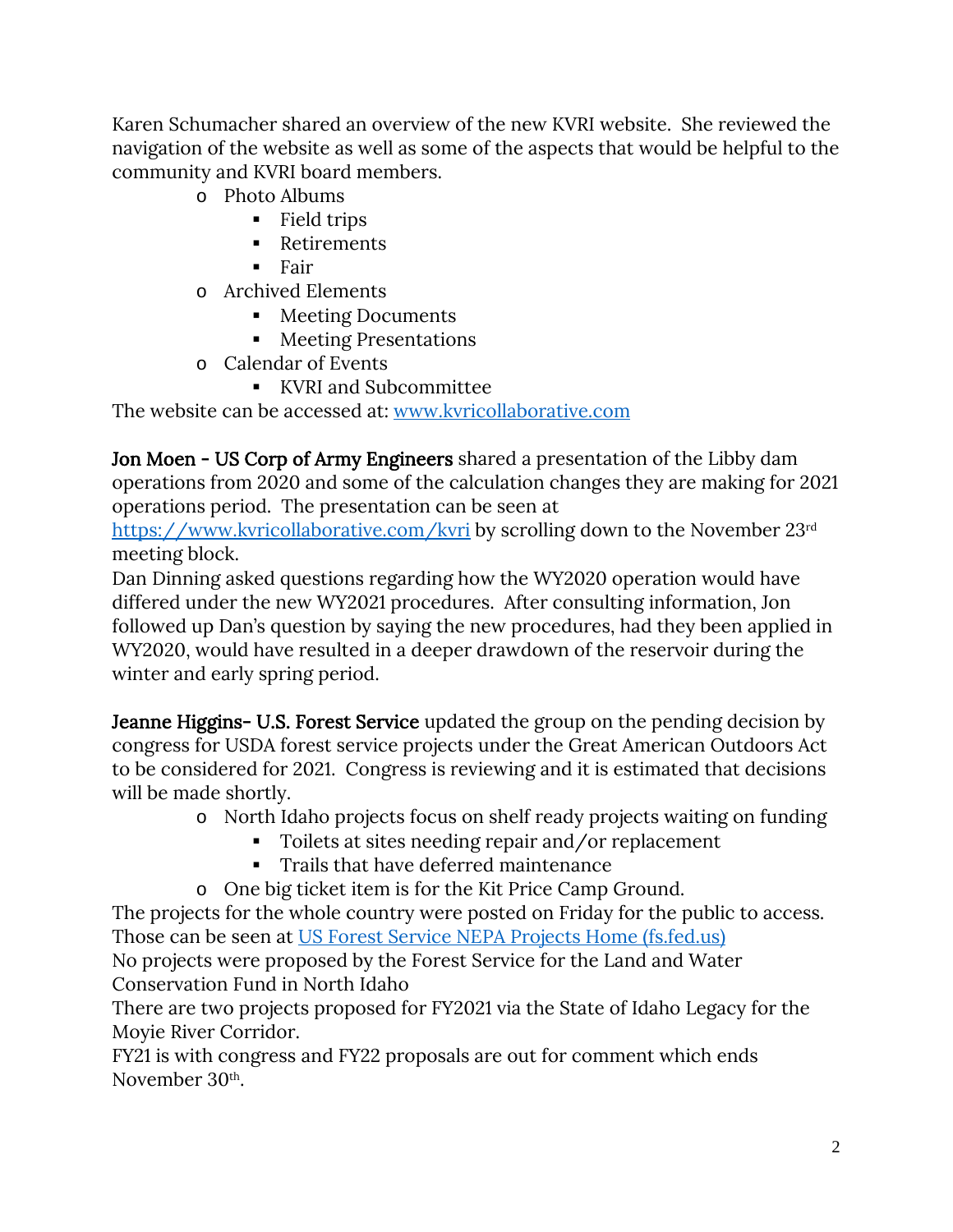## Committee Updates

Kevin Knauth - U.S. Forest Service, gave an update on the KVRI Westside Restoration project

- o Environmental assessment is complete
	- Release expected early next week
	- 30-day comment period begins after release and is expected to run through December and into part of January.
- o Local Interest Information
- o CFLRP annual report is being finished
	- Should be available to review next week
- o Firewood Permits are still available
	- Free Use
	- Contact the district office to get by email or in person
- o Christmas Tree permits are now available
	- Free 3 to a family
	- Forms Available
		- Outside district office
		- Online via<https://www.recreation.gov/tree-permits>

## Subcommittee Updates – Rhonda Vogl

W.A.C. - The support letter for wildlife fencing in Copeland was complete TMDL – Letters have been sent out to both Kevin Knauth and Chad Ramsay to ensure approval for the time of both Jonathan Luhnow and Brandon Glasier as volunteers in our monitoring efforts. It is greatly appreciated that these and other individuals have stepped up to learn and assume the monitoring roles handled so well for so many years by Kevin Greenleaf, Dave Wattenbarger and Jerry Garten Grizzly Bear – Met on November 19th via Zoom

- Community Notification Process (Nixle) Updates
	- o Public notice/newspaper ad on Bear Awareness
	- o Article for publication Fall/Spring
- Opportunities for online public outreach
	- o Mitch Doherty Missoula Bears website
- Human/Bear conflict prevention
	- o Laura Jungst, USFS, Three Rivers Ranger District
	- o Jessie Grossman, Y2Y
	- o Brittany Morlin, USFWS
- Community Liaison/Conflict Specialist
	- o Discussions on possible funding options and position for education/outreach in Boundary County
- Refuse areas in Boundary County

Christy Johnson-Hughes shared with KVRI the availability of funding for the Human/Bear Conflict Specialist position through USFWS Grizzly Bear Funding **Opportunities**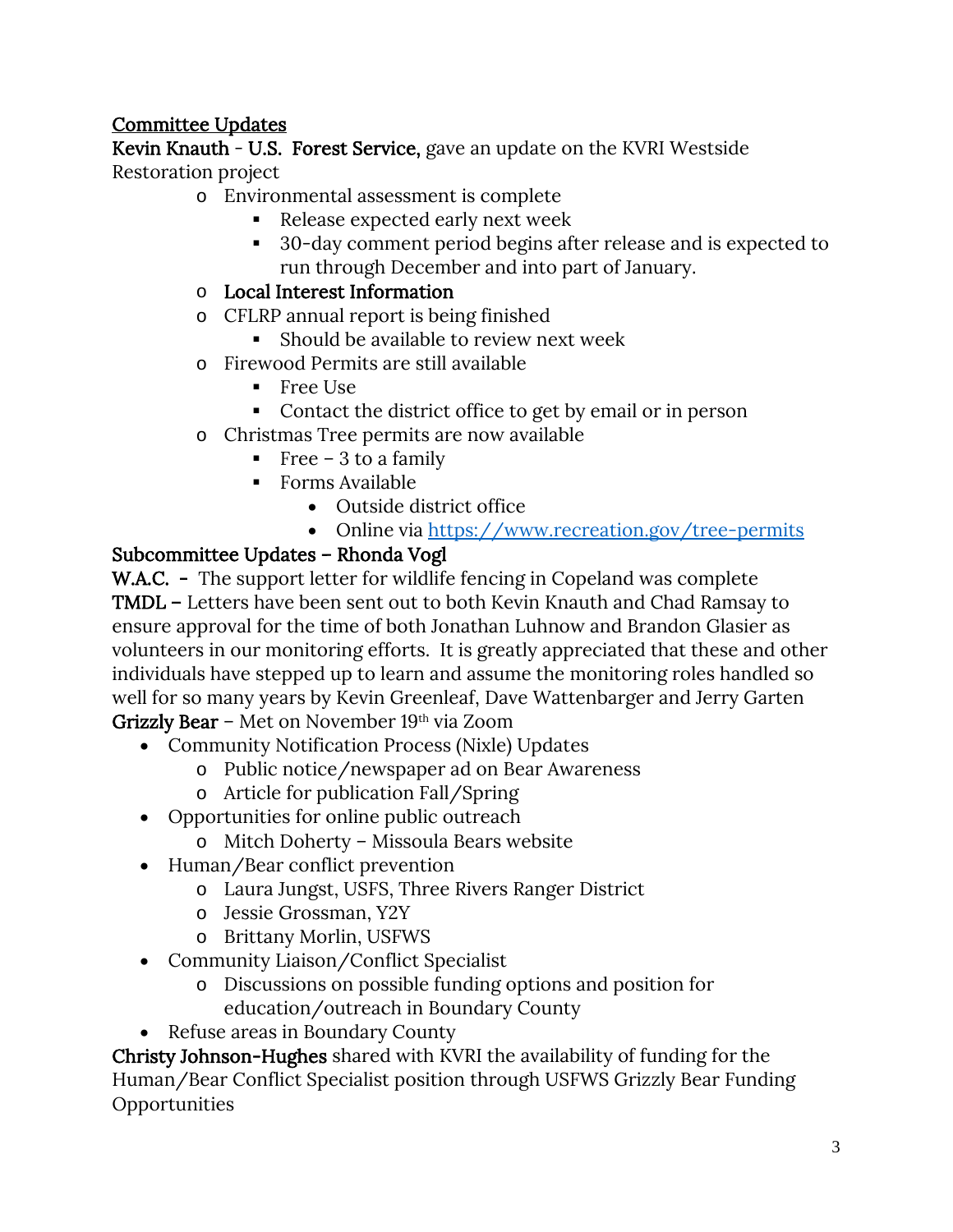1) Support an IDFG Conservation Officer for 2 years to assist with bear/human conflicts and education. Funding was provided through the Grizzly Bear Recovery Office to IDFG.

2) \$15,000 for Boundary County/KVRI to assist with information and education. This may include signs, fencing, bear spray workshops, etc. We are looking for a proposal from either the Boundary County Commissioners or KRVI with projects to reduce grizzly bear/human conflicts.

3) Partners for Fish and Wildlife projects/NRCS funding opportunities. I would like our Partners program to do a presentation on their funding opportunities and current projects in north Idaho. I would like to add more grizzly bear-related projects to our portfolio, such as habitat-oriented projects, maybe some fencing, migration habitat, etc.

All of this needs to be done in partnership with KVRI and landowners. The only item that has been finalized is the funding for the Conservation Officer. Otherwise, she is asking for help identifying the highest priority needs they can help with in north Idaho.

Dan Dinning asked Christy to clarify why there was a need to wait for funding dollars. Christy described the process of needing input and needing to file for the grant even though the dollars are already earmarked.

It was agreed that the co-chairs of KVRI would meet and discuss.

Jake Garringer of the Governor's office shared The Western Governors' Association hosted the webinar, Local Groups in Land Management, on Oct. 21, 2020. The presentation opened with remarks by Idaho Gov. Brad Little The link to access those remarks is: [https://westgov.org/news/article/watch-local-groups-in-land](https://westgov.org/news/article/watch-local-groups-in-land-management-webinar)[management-webinar](https://westgov.org/news/article/watch-local-groups-in-land-management-webinar)

Karen Roetter- Senator Crapo's Office had no updates.

Rhonda Vogl – KVRI reviewed the proposed KVRI meeting dates for 2021 and asked for board input on the January and February dates. It was agreed to have the meetings on January 25 and on February 22. The meeting dates in their entirety can be seen at<https://www.kvricollaborative.com/kvri> by scrolling down to the November 23rd meeting block.

Chip Corsi – Idaho Fish and Game Shared that the agency is going into the big game regulation season cycle in January. The process takes a couple of months and will be considering a reduction in Unit 1 cow elk tags. Fish and Game Commission will finalize decisions in March.

Chip also provided input on the position they are looking to fill for bear management. It is hoped that this will be filled and in operation by the first of April